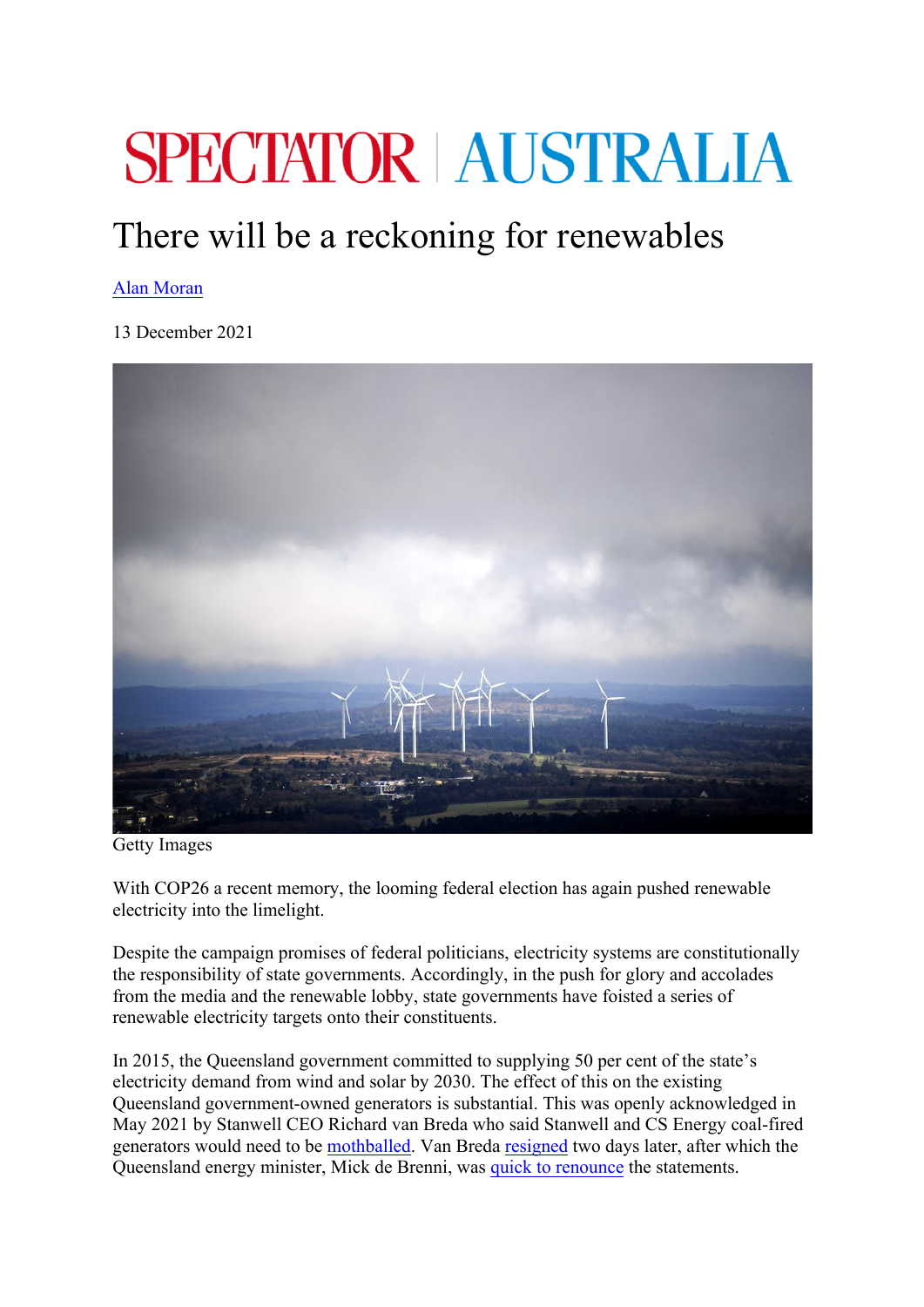However, van Breda was correct…

In 2019-20 Queensland's total annual electricity demand was 62 TWh (including electricity exported to New South Wales). This comprised of:

- 3.5 TWh wind from 2,700 MW of capacity
- 48 TWh coal from 8,100 MW of capacity
- 6.5 TWh gas form 3,200 MW of capacity
- 4 TWh other sources

With demand stable, the government's 50 per cent renewable energy target means that 31 TWh must be supplied from wind and solar (and some hydro) by 2030. This in turn means that coal-fired power output has to reduce by 28 TWh. The Queensland government-owned coal-fired generators currently supply 34 TWh into the QLD grid with private generators supplying 14 TWh.

Hence, the 50 per cent renewables target must see the closure of much of the governmentowned coal generation capacity.

The most recent state Budget papers reveal the staggeringly poor financial situation of the state-owned electricity generators.

- Earnings drop from \$469m in 2019-20 to just \$64m in 2024-25 (Table 9.2)
- Borrowings remain at \$1.4b through 2024-25 (Table 9.3)
- Dividends disappear from \$305m in 2019-20 to zero in 2022-23 (Table 9.4)

These budget forecasts are likely to be optimistic.

With continued growth in subsidised rooftop solar, daytime grid-supplied electricity demand is plummeting to record lows – effectively reducing available demand and forcing wholesale prices negative. New wind and solar, brought into existence by these arbitrary targets and unconstrained spending, is often finding its output limited by network and grid stability constraints.

To achieve the 50 per cent renewables target, the current 3.5 TWh of wind and solar must by significantly increased. At the long-term capacity factor of 29 per cent, this requires over 11,000 MW of new wind and solar (28 TWh / 365 days / 24 hrs / 0.29). Yet, AEMO's generation list contains just over 2,000 MW of committed renewable generation projects in Queensland. This is partly because more renewable capacity requires more spending on transmission – in effect a further subsidy without which wind and solar cannot be competitive.

The latest AEMO plan puts the cost of this at \$12.5 billion – about the same as four new coal power stations but with much inferior value! AEMO understates the costs of projects they identify, but in addition they do not count the subsidy costs from the Renewable Energy Zones state governments are building.

The Queensland government has sought to force new wind and solar capacity into the system (ignoring the market signals) by offering long-term over-priced power purchase agreements (PPA) to meet the 50 per cent target.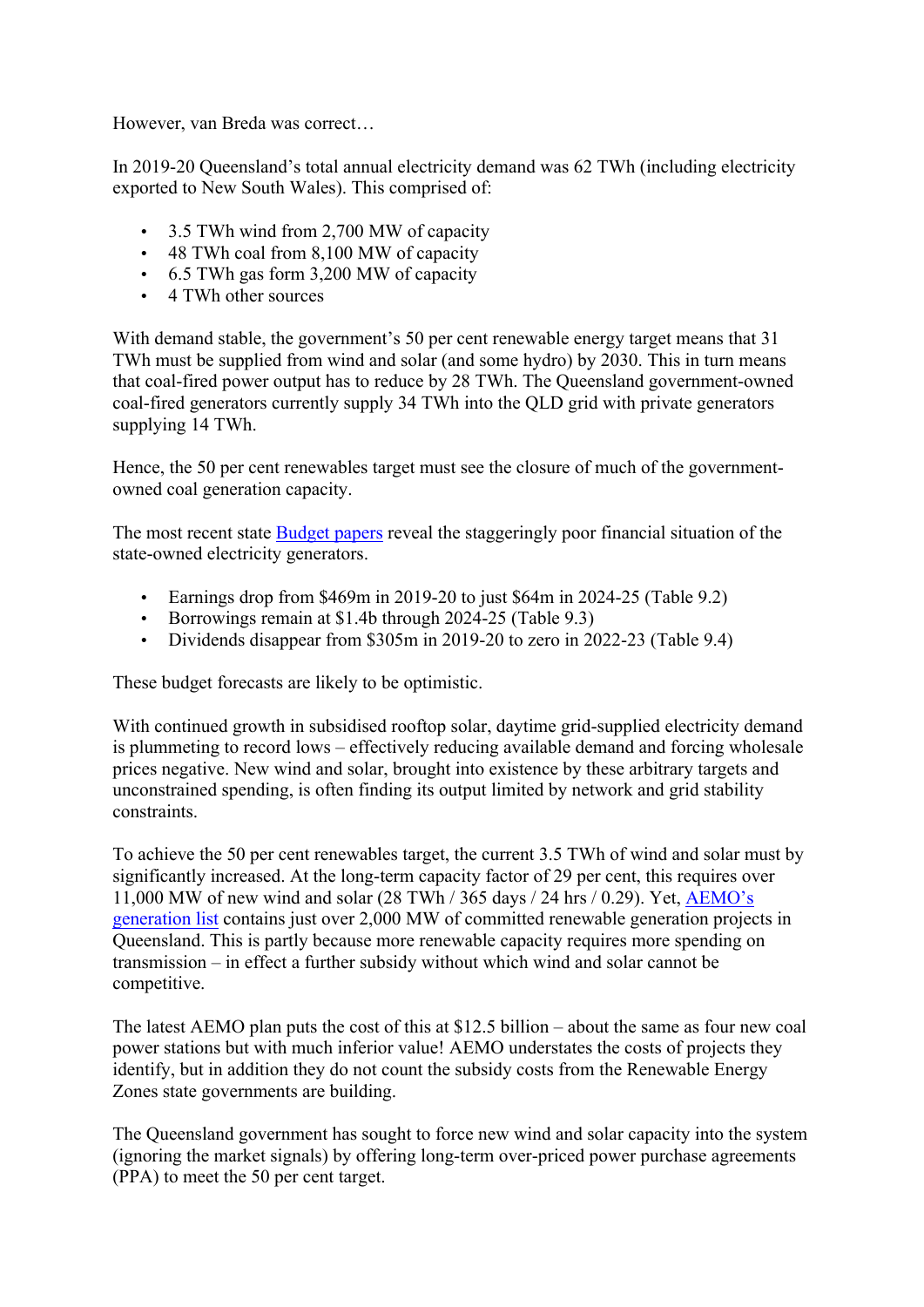|  | <b>Total 1377</b> | Government entity Site name Fuel MW Cost Operational<br>Karara wind 102 250m 2024<br>Macintyre wind 400 PPA 2024<br>Mt Emerald wind 170 PPA 2019<br>Clarke Ck wind 348 PPA 2024<br>Moura solar 110 PPA 2022<br>Warwick solar 65 PPA 2020<br>Hughenden solar 20 PPA 2018<br>Columboola solar 162 PPA 2022 |
|--|-------------------|----------------------------------------------------------------------------------------------------------------------------------------------------------------------------------------------------------------------------------------------------------------------------------------------------------|

## *Source: internet searches.*

The resulting negative wholesale prices both deter new investment and undermine the economics of existing (public) generation, a position already evident in the Budget papers.

Finally, despite the wind and solar regularly added to the grid at taxpayers ongoing expense, the coal-fired generators are still necessary to maintain grid stability.

So, we have an increasingly vicious circle where each intervention creates difficulties requiring more interventions.

- The system intended to supply electricity to meet demand is becoming a system where government policies have made the availability of electricity dependent on the weather; electricity customers are forced to subsidise the Commonwealth and state government targets, despite the clear negative impact on the electricity system.
- Subsidised wind and solar output depresses daytime prices and forces reduced levels of output on all generators; this has transformed the state-owned Queensland generators from cash cows to liabilities, and has brought an earnings collapse in all private generators – as illustrated by the announced 93 per cent fall in profits of the NSW Vales Point plant.
- Because wind and solar are unable to supply the stability and system strength inherently available with coal and gas generators, governments have to provide additional subsidies – either in direct payments as with the Victorian government's subsidies to prevent the Yallourn coal generator from closing or, as in Queensland, in covering the losses of state-owned coal and gas generators.

The National Electricity reforms a quarter of a century ago brought great increases in efficiency and lower prices. New South Wales, Victoria, and South Australia sold their stateowned coal and gas generators for, in Victoria's case, spectacular prices. Queensland retained ownership and benefited from the revenue. Government policies that subsidise wind and solar are gradually bankrupting coal and gas generators – in effect expropriating the private sector buyers of the generators in the southern states and leaving Queensland's state-owned assets awash with red ink.

For Queensland, the outcome will be increasingly debt-laden public utilities alongside a loss of system reliability, followed by further deindustrialisation. There will be a reckoning from